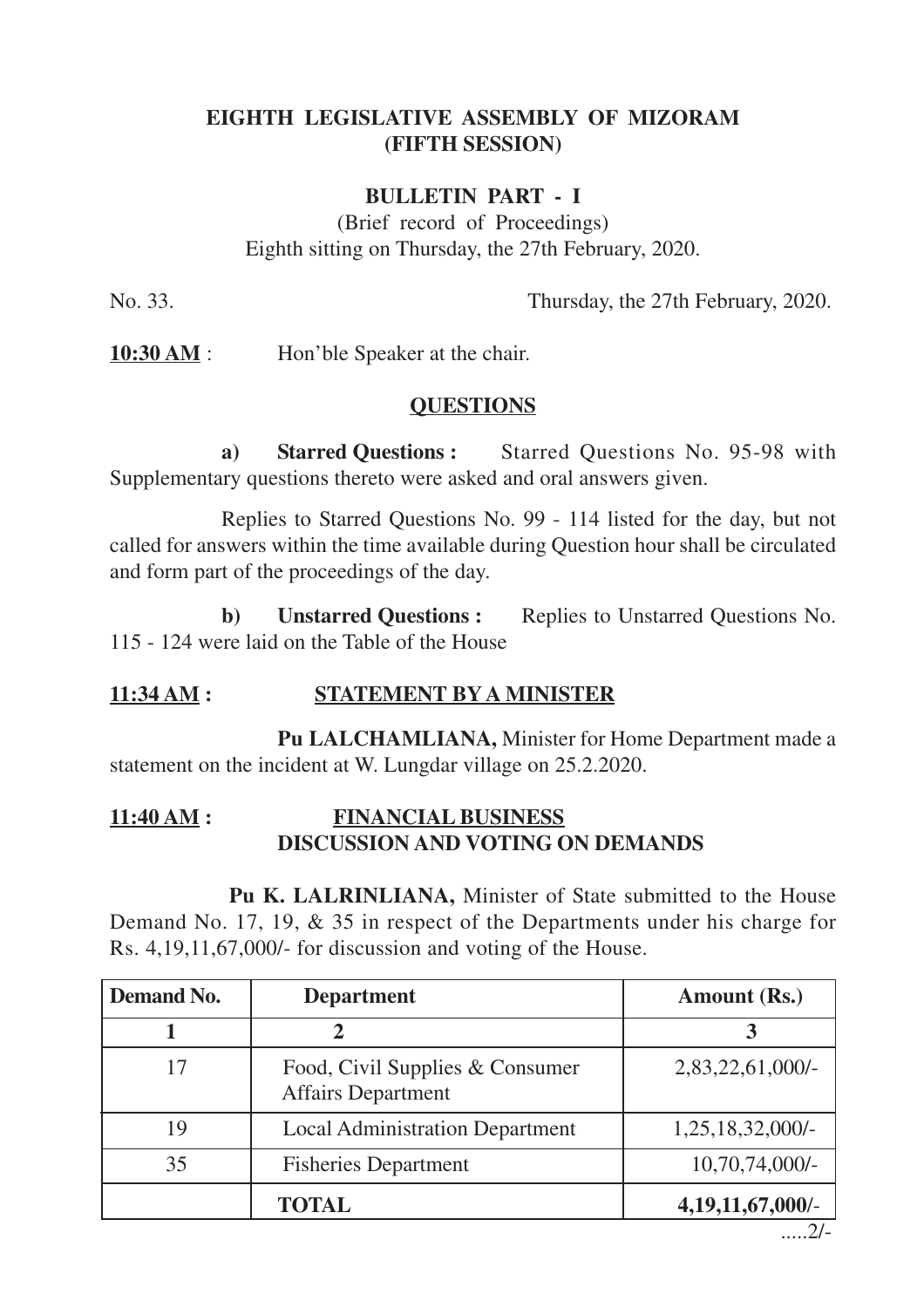**Pu C. LALRINSANGA,** Minister submitted to the House Demand No. 31, 37, & 47 in respect of the Departments under his charge for Rs. 2,32,45,79,000/- for discussion and voting of the House.

| <b>Demand No.</b> | <b>Department</b>                          | Amount (Rs.)        |
|-------------------|--------------------------------------------|---------------------|
|                   |                                            |                     |
| 31                | <b>Agriculture Department</b>              | $1,76,85,17,000/$ - |
| 37                | <b>Co-operation Department</b>             | 15,93,75,000/-      |
| 47                | Irrigation & Water Resources<br>Department | 39,66,87,000/-      |
|                   | <b>TOTAL</b>                               | 2,32,45,79,000/-    |

**Dr. R. LALTHANGLIANA,** Minister submitted to the House Demand No. 21, 24, & 40 in respect of the Departments under his charge for Rs. 9,86,16,61,000/- for discussion and voting of the House.

| <b>Demand No.</b> | <b>Department</b>                          | Amount (Rs.)        |
|-------------------|--------------------------------------------|---------------------|
|                   |                                            | 3                   |
| 21                | Higher & Technical Education<br>Department | 2,74,92,63,000/-    |
| 24                | Health & Family Welfare Department         | $6,26,32,39,000/$ - |
| 40                | Commerce & Industries Department           | 84,91,59,000/-      |
|                   | <b>TOTAL</b>                               | 9,86,16,61,000/-    |

**11:47 AM :** Discussion on the Demands for Grants commenced. The Demands were discussed together at a time and the following members participated in the discussion :

- 1. Pu L. Thangmawia
- 2. Pu Zodintluanga Ralte
- 3. Pu Lalrinsanga Ralte
- 4. Pu Nihar Kanti Chakma

**12:24 PM :** Hon'ble Deputy Speaker at the chair

5. Pu Lalrintluanga Sailo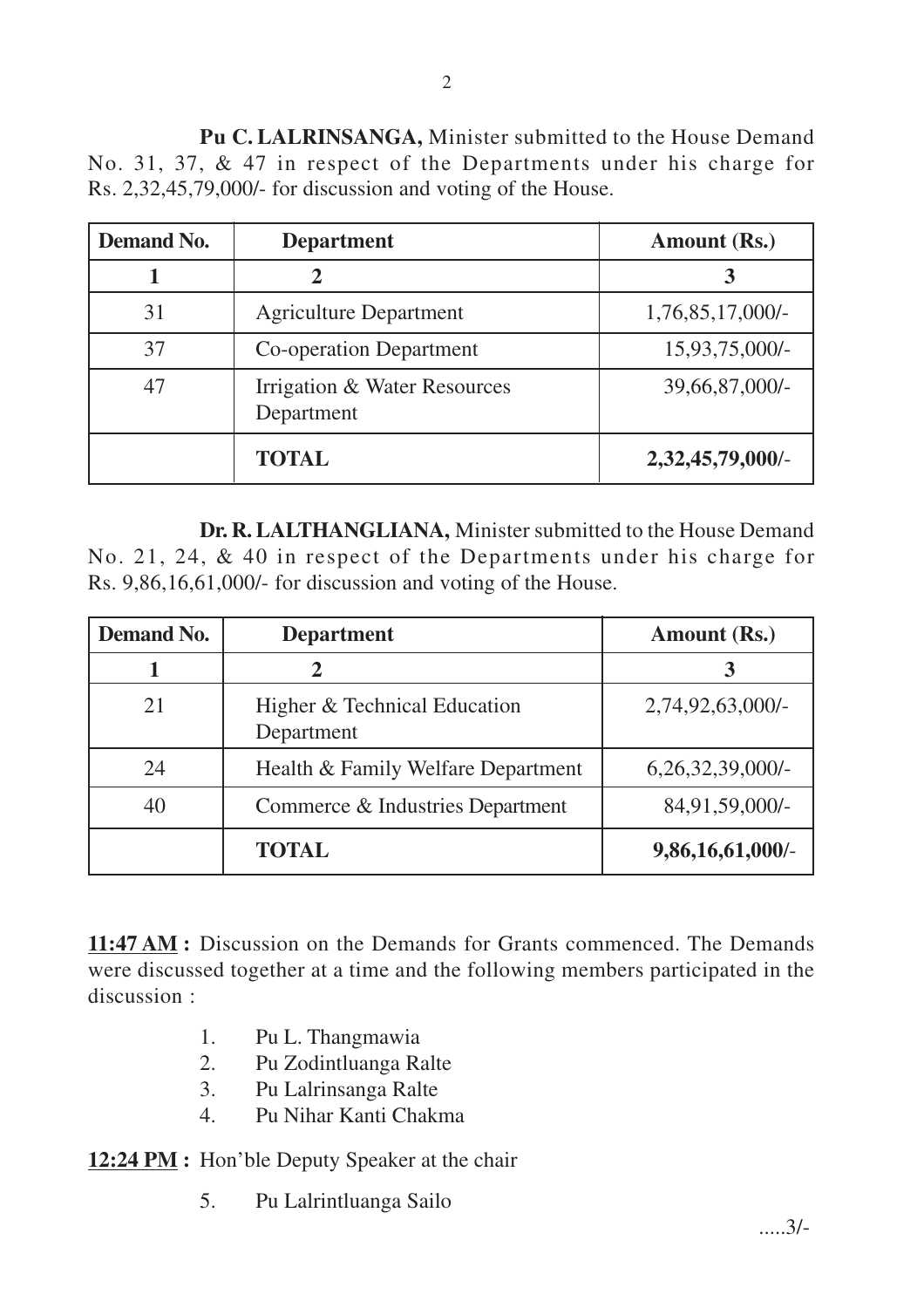- 6. Pu V.L. Zaithanzama
- 7. Dr. Vanlaltanpuia

**12:59 PM :** Hon'ble Deputy Speaker took the consent of the House to continue the business

#### **01:11 PM : RECESS**

**02:00 PM :** Hon'ble Deputy Speaker at the chair. Discussion on Demands for Grants continued.

- 8. Pu Lawmawma Tochhawng
- 9. Pu Lalrindika Ralte
- 10. Pu Ramthanmawia
- 11. Pu K.T. Rokhaw
- 12. Er. H. Lalzirliana
- 13. Pu Buddha Dhan Chakma
- 14. Pu Zothantluanga
- 15. Pu C. Lalsawivunga
- 16. Pu H. Biakzaua
- 17. Dr. Vanlalthlana

**03:45 PM :** Hon'ble Speaker at the chair.

18. Dr. ZR. Thiamsanga

**04:00 PM :** Hon'ble Speaker took the consent of the House to continue the business

- 19. Dr. K. Pachhunga
- 20. Pu Vanlalhlana
- 21. Pu Lalchhuanthanga
- 22. Pu C. Ngunlianchunga
- 23. Pu Lalduhoma

#### **04:58 PM : RECESS**

**05:00 PM :** Hon'ble Speaker at the chair.

**05:01 PM : Pu K. LALRINLIANA,** Minister of State thanked the members who participated in the discussion and wound up the discussion clarifying various points raised by the members. He moved that Demand No. 17, 19, & 35 in respect of the Departments under his charge for Rs. 4,19,11,67,000/- be passed by the House.